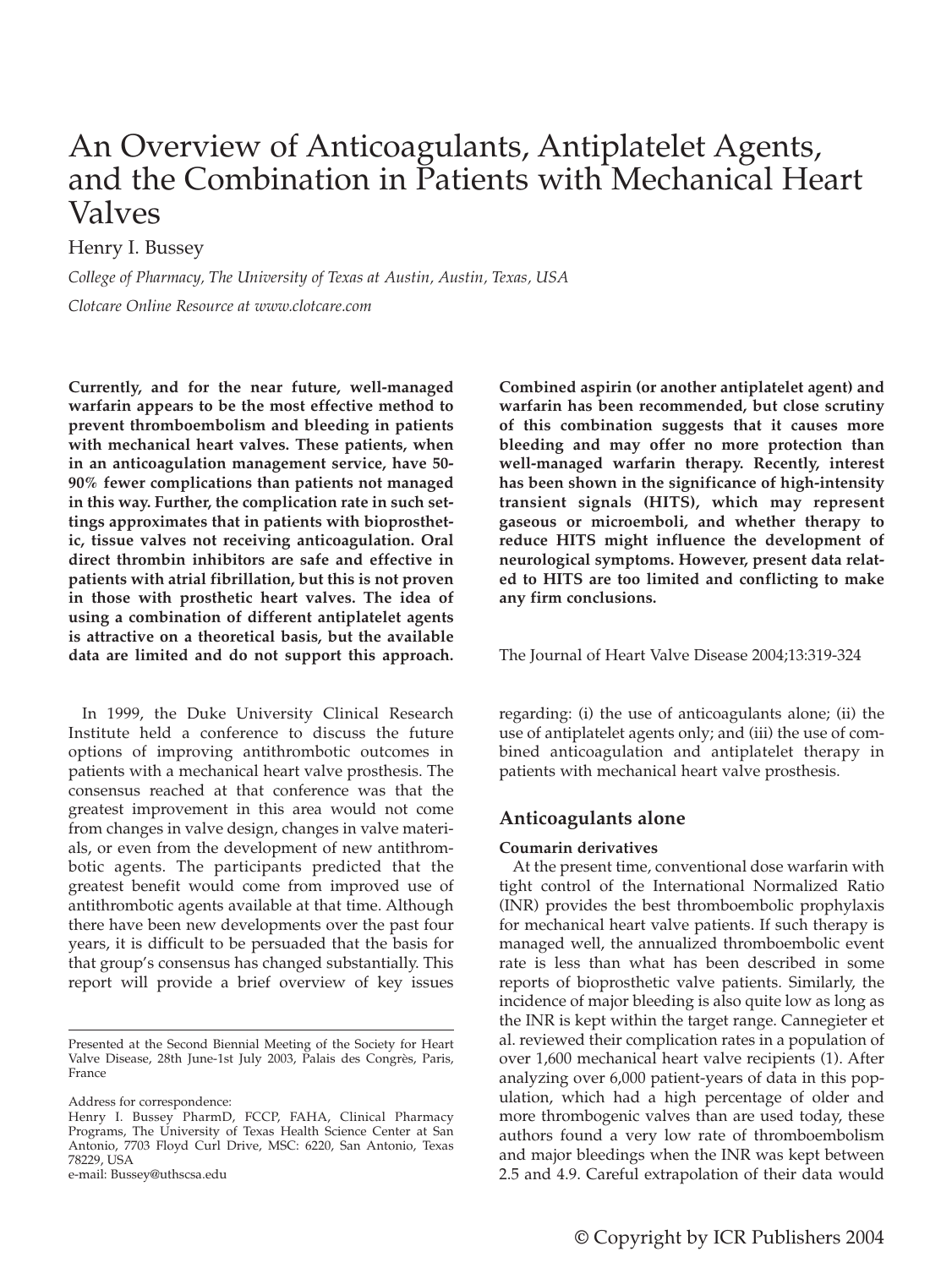## 320 *Valve prostheses and antithrombotic treatment H. I. Bussey*

| <b>INR</b>  | Combined event rates: |  |  |  |
|-------------|-----------------------|--|--|--|
| range       | ischemia and major    |  |  |  |
|             | hemorrhage            |  |  |  |
| $1 - 1.4$   | 27.0                  |  |  |  |
| $2 - 2.4$   | 7.5                   |  |  |  |
| $2.5 - 4.9$ | $2.0 (\pm)$           |  |  |  |
| $5 - 5.5$   | 4.8                   |  |  |  |
| $\geq 6.5$  | 75                    |  |  |  |

|  |                                  |  | Table I: Combined ischemic and major hemorrhage rates |  |
|--|----------------------------------|--|-------------------------------------------------------|--|
|  | $(\%$ /year) versus INR values.* |  |                                                       |  |

\* Adapted from reference (1).

indicate that the annual combined rate of ischemic events and major hemorrhage is approximately 2% if the INR is kept in this range (Table I). As the INR deviated from the target range, however, the complication rates increased exponentially. How best to maintain the INR within the target range has been the focus of several publications. In the United States, the American College of Chest Physicians Consensus Conference on Antithrombotic Therapy recommended that specialized anticoagulation management services (e.g. anticoagulation clinics) are the preferred way to manage these patients (2). In support of this recommendation, that group cited four studies which reported a 50% to 90% reduction in complication rates when patients were managed by an anticoagulation management service versus 'usual medical care' (Table II).

#### **Oral direct thrombin inhibitors**

Thrombin, a key component in the final stages of the clotting cascade, has a number of functions. In addition to promoting the formation of fibrin, thrombin also modulates fibrinolysis, promotes platelet activation, activates protein C (in conjunction with thrombomodulin and protein S), and promotes wound healing. Because of its effect on both the clotting cascade and platelet activation, it is a logical target for efforts to prevent prosthetic valve-induced thrombosis. Although several oral thrombin inhibitors are in development, ximelagatran is the one that appears to be closest to being approved for marketing. Ximelagatran is a pro-drug which exists as a small molecule that allows it to be given orally. After absorption, it is converted to megalatran, which is a specific and potent direct (antithrombin-independent) inhibitor of thrombin. Ximelagatran has a rapid onset of action and an elimination half-life of approximately 3 h; hence, twice-daily dosing is required. Because of its effects on thrombin, melagatran inhibits the activation of clotting factors V, VIII, and XIII, the activation of platelets by thrombin, and the conversion of fibrinogen to fibrin. Furthermore, the available evidence suggest that the pharmacodynamics of the drug are predictable enough that a fixed dose can be used for almost all patients, without the need of dosage titration against a blood test for anticoagulation effect.

Although clinical trial data suggest that ximelagatran may replace warfarin for a number of indications, the drug has not yet been studied in patients with prosthetic heart valves. At the 2003 American College of Cardiology Annual Scientific Meeting, however, data were presented from the Stroke Prevention Using an Oral Thrombin Inhibitor in Atrial Fibrillation (SPORTIF III) study (3). SPORTIF III enrolled 3,407 non-valvular atrial fibrillation patients into an openlabel, randomized trial that compared ximelagatran 36 mg twice daily with warfarin (target INR of 2 to 3).

| Model      | Patient- | Major | TE           | Combined | Savings $(\$)^+$         |
|------------|----------|-------|--------------|----------|--------------------------|
|            | years    | bleed |              |          |                          |
| UC         | 64       | 12.4  | 6.2          | 18.6     | 860                      |
| AMS        | 42       | 2.4   | $\mathbf{0}$ | 2.4      | $\overline{\phantom{a}}$ |
| <b>UC</b>  | 677      | 4.7   | 6.6          | 11.3     | -                        |
| <b>AMS</b> | 669      | 1.0   | 0.6          | 1.6      | <b>NA</b>                |
| UC         | 44       | 17.8  | 42.8         | 60.6     | $\overline{\phantom{a}}$ |
| AMS        | 68       | 0.0   | 0.0          | 0.0      | 4,072                    |
| AMS        | 199      | 2.0   | 3.5          | 5.5      | $\overline{\phantom{a}}$ |
| UC         | 102      | 3.9   | 11.8         | 11.8     |                          |
| AMS        | 123      | 1.6   | 3.3          | 4.9      | 1,621                    |

*Table II: Anticoagulation management services versus usual care.\**

\* Adapted from reference (2).

+Savings is per patient per year in the AMS.

AMS: Anticoagulation management service; NA: Data not available; TE: Thromboembolic event; UC: Usual care.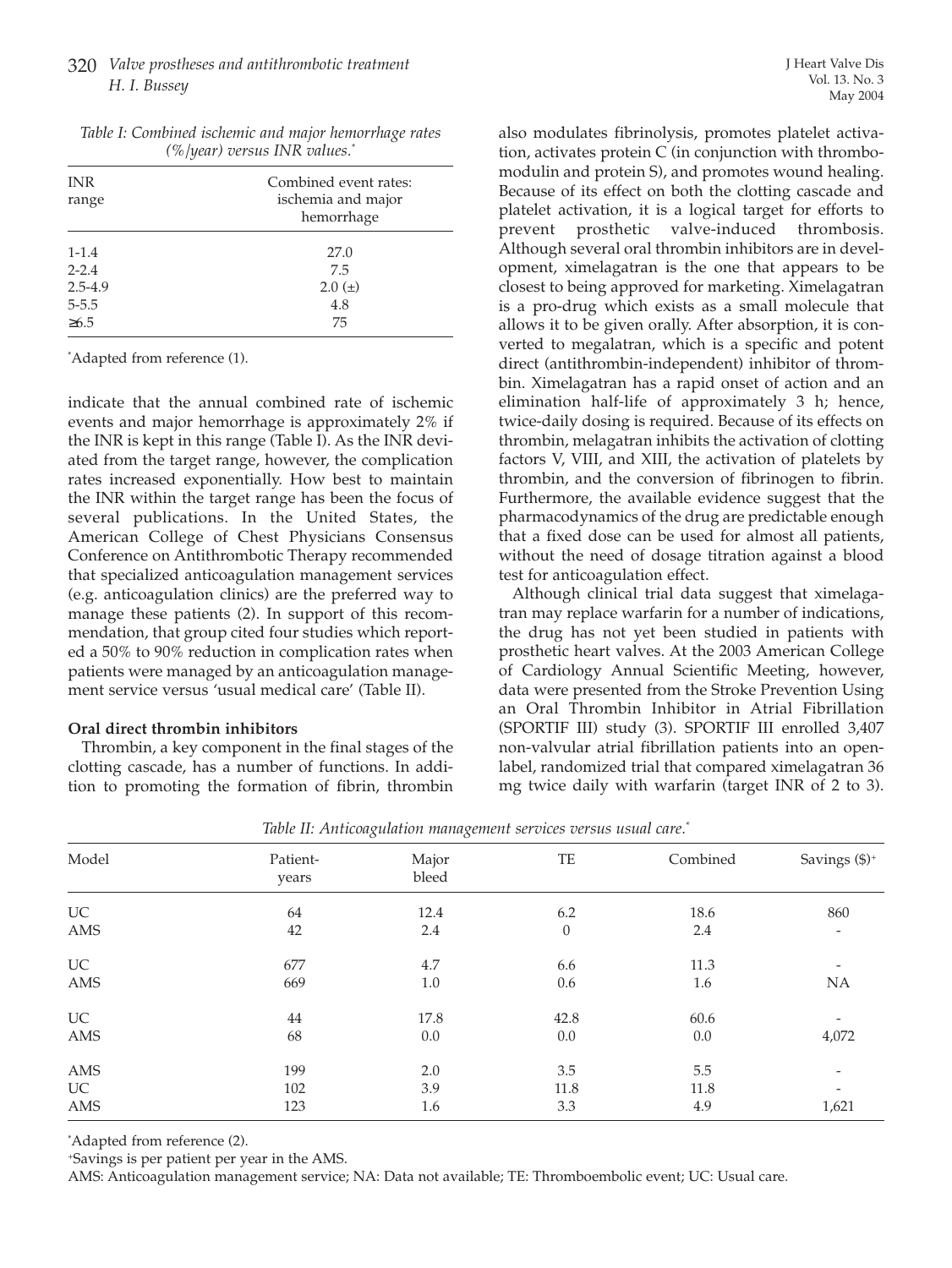After 21 months of follow up, the cumulative event rate for stroke and systemic embolism was lower in the ximelagatran group than in the warfarin group (1.6 versus 2.3% per year by intention to treat analysis ( $p =$ NS) and 1.3% versus 2.2% per year by on-treatment analysis ( $p = 0.018$ )). The INRs were between 1.8 and 3.2 for approximately 80% of the time, and major bleeding rates were not significantly different (1.8% with warfarin versus 1.3% with ximelagatran). Similar results were presented from the SPORTIF V trial by Hampering JL, et al at the American Heart Association Scientific Session, Orlando, Florida, November, 2003 (4). The one troublesome finding was that 6.5% of patients taking ximelagatran experienced an increase in liver enzyme activities to greater than three times normal. It is anticipated that approval of this drug for marketing will carry a requirement for periodic liver enzyme monitoring. While these data from patients with atrial fibrillation suggest that this agent may also be useful in prosthetic heart valve patients, its use in these patients must await results from clinical trials which have not yet been started.

## **Antiplatelet agents only**

For mechanical heart valve patients, aspirin alone does not provide adequate protection from thromboembolism (5). However, there is reason to suspect that combination antiplatelet therapy might offer additional benefit as platelets may be activated by a number of different mechanisms, and individual antiplatelet agents tend to block only one of these mechanisms. Consequently, platelet inhibition with a single agent provides only partial suppression. Combining two agents which inhibit different mechanisms of platelet activation logically would be expected to provide superior protection to that achieved with either agent alone. One such combination that has

proven very beneficial following the placement of coronary artery stents is aspirin plus clopidogrel. This combination is being studied in patients with atrial fibrillation. In a small study that compared this combination with warfarin (INR 2 to 3) in a total of 70 patients, warfarin significantly reduced biochemical indicators of thrombogenesis, but the combination of aspirin and clopidogrel did not. However, ex-vivo ADP- and epinephrine-induced platelet aggregation were reduced (6).

One study evaluating the aspirin/clopidogrel combination with warfarin in patients with mechanical aortic valves was terminated early. After enrolling only 11 patients into each of the two groups, the steering committee stopped the study early when a 67-year-old woman in the antiplatelet group developed valve thrombosis of her MIRA aortic valve at day 66 after starting the antiplatelet regimen (7). Unfortunately, as discussed with ximelagatran above, data from patients with atrial fibrillation may be encouraging, but this regimen clearly cannot be recommended in the absence of more data from patients with mechanical heart valves.

## **Anticoagulant and antiplatelet combination therapy**

## **Does aspirin improve thromboembolic protection, increase bleeding risk, or both?**

For mechanical heart valve patients, the combination of aspirin and warfarin is, by far, the most thoroughly studied and promising combination. At least one set of published recommendations favors this regimen over warfarin alone in high-risk patients (5). Even so, close scrutiny of the data provide some justification to question both the benefits and risks of adding aspirin to warfarin therapy. If one compares the benefits reported in different studies (with the acknowledged limita-

|                                      |                          | $\circ$                  |                                     |                                       |
|--------------------------------------|--------------------------|--------------------------|-------------------------------------|---------------------------------------|
| $W + Pl^*$<br>Outcome<br>$(n = 184)$ | $W+ASA^*$<br>$(n = 186)$ | $W+ASA^+$<br>$(n = 258)$ | W alone <sup>+</sup><br>$(n = 245)$ | W alone <sup>‡</sup><br>$(n = 1,608)$ |
| High INR                             | $>4.5, 11\%$             | $>3.5, 25\%$             | $>4.5, 25\%$                        | $>4.8,8\%$                            |
| Low INR                              | $<$ 3.0, 49%             |                          | $<$ 3.5, 40%                        | $<$ 3.6, 31\%                         |
| In range                             | $3-4.5, 40\%$            |                          | $3.5 - 4.5, 36\%$                   | $3.6 - 4.8, 61\%$                     |
| TE events<br>4.6                     | 1.7                      | 1.32                     | 1.48                                | 0.71                                  |
| Major bleed<br>6.6                   | 8.5                      | 1.13                     | 2.33                                | 2.68                                  |
| Total<br>11.2                        | 10.2                     | 2.45                     | 3.81                                | 3.39                                  |
| Fatal, ICH<br>1.4                    | 2.0                      | 0.0                      | 0.64                                | 0.57                                  |

*Table III: Landmark studies of combining aspirin with warfarin.*

\* From reference (8).

+From reference (9).

‡ From reference (1).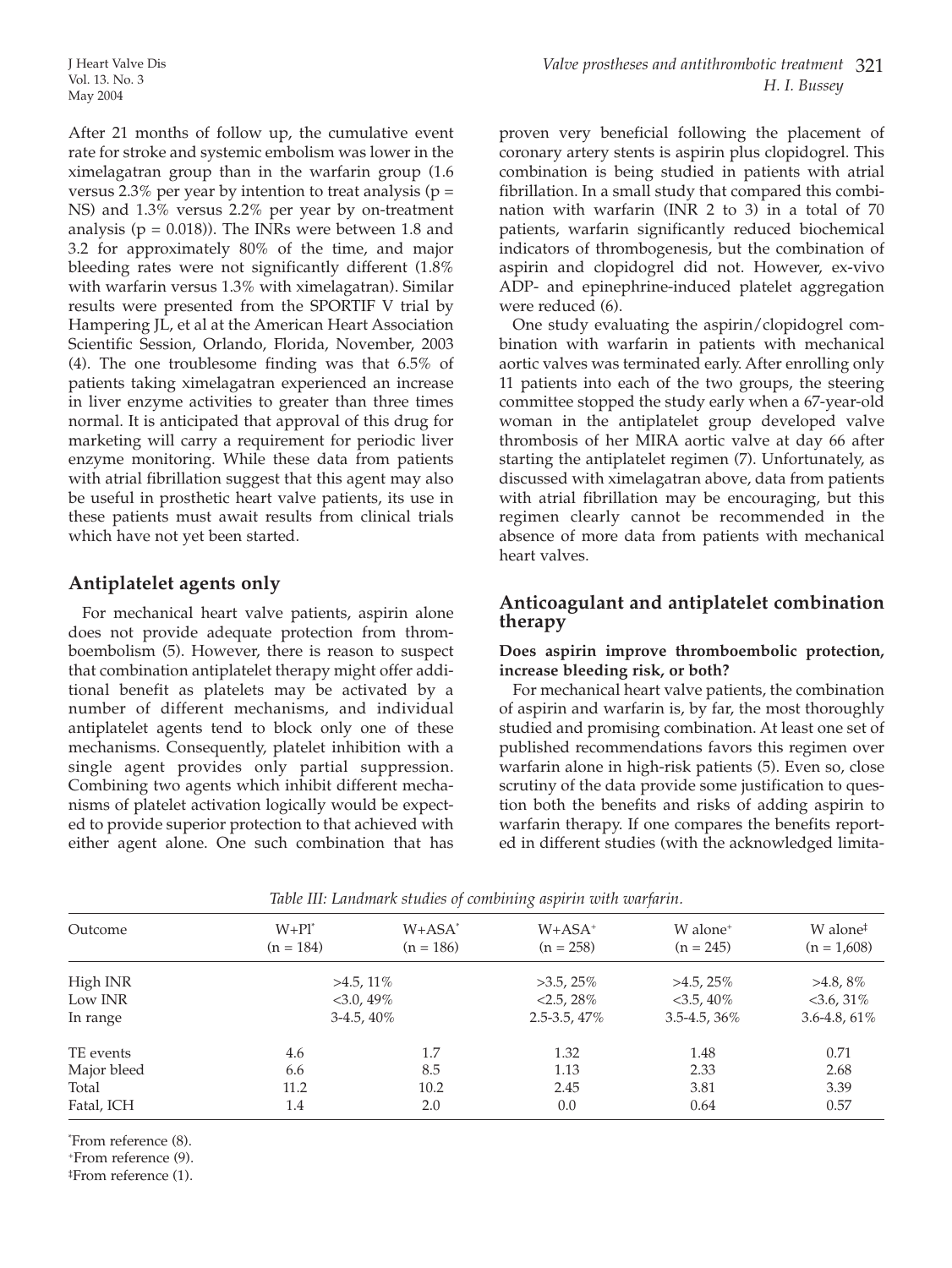tions of comparing results across studies), one might conclude that well-managed warfarin is both more effective and safer than combined aspirin and warfarin. For example, two landmark studies (8,9) are compared with the previously cited paper by Cannegieter et al. (1) in Table III. Although the frequently cited paper by Turpie et al. (8) appeared to show that the addition of 100 mg of aspirin to warfarin therapy (target INR 3 to 4.5) reduced the annual thromboembolic event rates (1.7 versus 4.6), the benefit was largely offset by a higher major bleeding rate (8.5 versus 6.6). However, the fact that 49% of patients' INRs were below the target range raises the question that the warfarin group might have had a lower embolic rate if INRs had been better controlled. The study by Meschengieser et al. (9) suggested that the addition of aspirin to a lower intensity warfarin regimen (INR 2.5 to 3.5) might be slightly more effective and cause slightly less bleeding than a warfarin regimen with a target INR of 3.5 to 4.5. This study, however, had two significant limitations. First, the bleeding rates were low in both groups, even though 25% of INRs were above the target range. The low bleeding rates may have been due to the fact that the openlabeled study excluded patients with known bleeding risk. Second, although the absolute thromboembolic event rate was higher in the group assigned to the higher INR, the control of INR was not as good in this group. Specifically, the group assigned to the lower INR plus aspirin had only 28% of their INRs below target, while those assigned to the higher INR (without aspirin) had 40% of their INRs below target. Consequently, the thromboembolic events in the group not receiving aspirin may have been due to suboptimal control of the INR. Finally, even though Cannegieter's

group included patients with older and more thrombogenic valves and did not use aspirin, they actually had the lowest thromboembolic event rate of the three studies included in Table III. The degree of INR control in their report (61% of INRs were in range) was considerably better than that reported by either Turpie et al. (40% in range) or Meschengieser et al. (36% and 47% in range). Major bleeding rates in the Cannegieter report were lower than those reported by Turpie et al., and comparable to those reported by Meschengieser et al. Whether the addition of aspirin to warfarin adds increased protection or bleeding risk cannot be clearly determined from these studies. It is possible that an appropriate and well-controlled INR intensity may provide equivalent protection without the increased bleeding risk that aspirin affords.

This controversy of risk versus benefit of adding aspirin to warfarin has been explored further in two additional studies (Table IV). In the study by Laffort et al., the addition of 200 mg aspirin to warfarin (target INR of 2.5 to 3.5) appeared to cause more harm than good (10). Further, the findings that 76% of major bleeds occurred when the INR was above the target, and 72% of thromboembolic events occurred when the INR was below the target, would suggest that better INR control would reduce these complications further. In the study by Turpie et al., the addition of 100 mg aspirin to warfarin (target INR of 2 to 2.5) was not superior to warfarin alone (INR 3 to 3.5) (11). The degree to which the INRs were kept within the target range was not reported. Because aspirin at any effective dose increases bleeding risk, it is difficult to recommend the routine combination of aspirin and warfarin in patients without embolic events whose INRs are adequate and well controlled. However,

| $W + Pl^*$<br>$(n = 120)$ | $W+ASA^*$<br>$(n = 109)$ | $W+ASA^+$<br>$(n = 226)$    | W alone <sup>+</sup><br>$(n = 230)$ | W alone <sup>‡</sup><br>$(n = 1,608)$ |
|---------------------------|--------------------------|-----------------------------|-------------------------------------|---------------------------------------|
|                           |                          |                             |                                     | 8%                                    |
| 7% (72% of TE)            |                          |                             |                                     | 31%                                   |
| 2.5 to 3.5 $(79\%)$       |                          | $2.0 - 2.5$                 | $3.0 - 3.5$                         | 61%                                   |
| 4.1                       | 0.9                      | 4.2                         | 3.0                                 | 0.71                                  |
| 8.3                       | 19.2                     | 8.5                         | 9.1                                 | 2.68                                  |
|                           |                          |                             | (ICH 1.7)                           | (ICH 0.9)                             |
| 12.4                      | 20.1                     | 12.7                        | 12.1                                | 3.39                                  |
| 4                         | 9                        | 8.5                         | 8.3                                 | $\qquad \qquad \blacksquare$          |
| 16                        | 29                       | 21.2                        | 20.4                                |                                       |
|                           |                          | $13\%$ (76% of major bleed) |                                     |                                       |

*Table IV: More recent studies of combining aspirin with warfarin.*

\* From reference (18).

+From reference (11).

‡ From reference (1).

TE: Thromboembolism.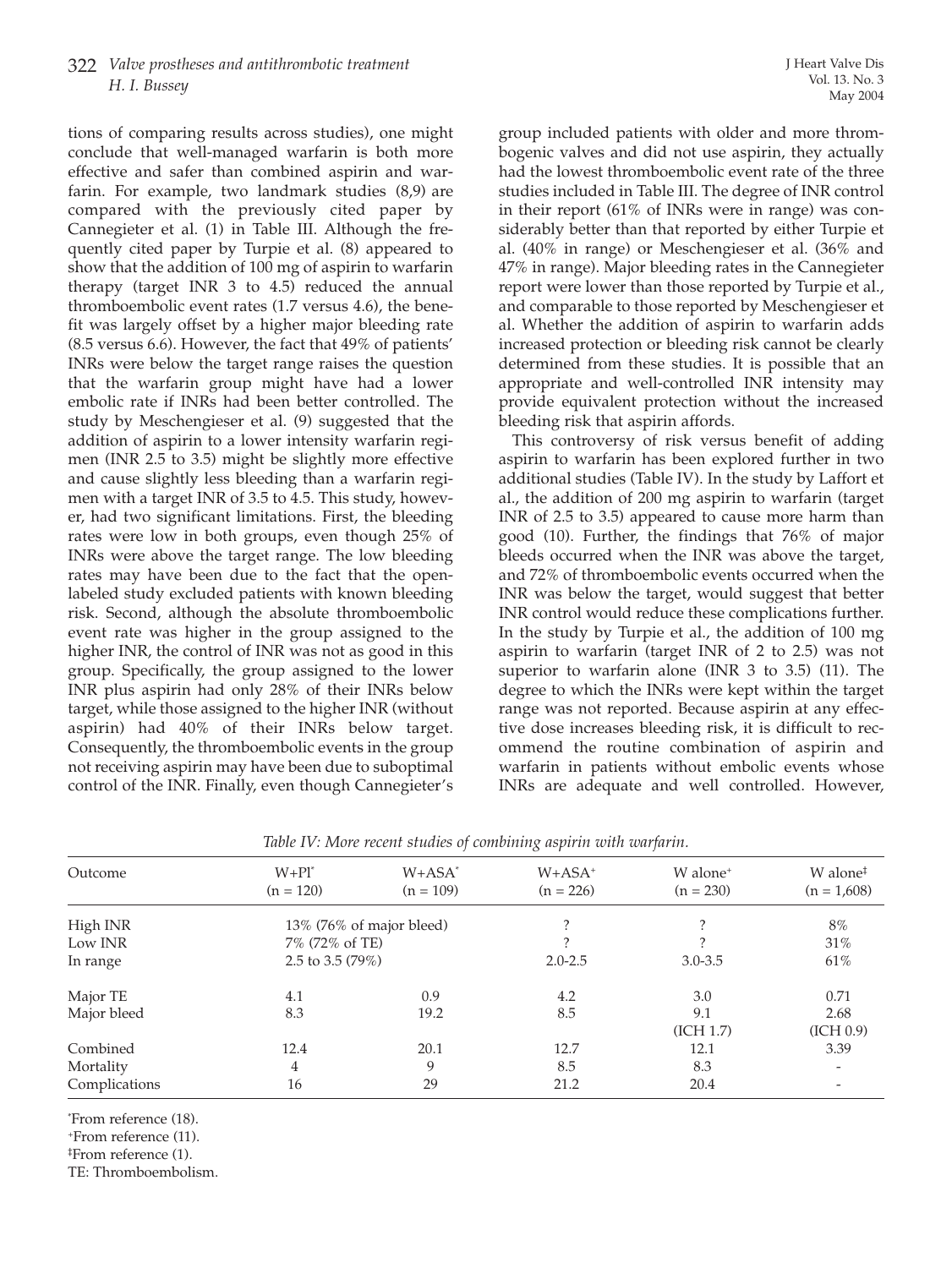## **Can combination therapy reduce HITS, and is that important?**

The occurrence of high-intensity transient signals (HITS) as detected by transcranial Doppler has been a source of interest for some time, especially in the European literature. These HITS are thought to represent nitrogen bubbles and platelet microemboli that are generated by turbulence of blood flow through prosthetic heart valves. Several studies have demonstrated that the frequency of HITS is significantly higher in patients with bileaflet valves (St. Jude Medical and CarboMedics) than with the Medtronic Hall tilting disc valve (12-15). The clinical significance of this increased frequency of HITS, however, is in question since the data are conflicting as to whether an increased frequency of HITS represents an increased thromboembolic risk (15-18). In one study of patients with mechanical heart valves, 14 of 26 had significant HITS, and four of these experienced central nervous system complications (16). Similarly, in another study eight of 26 prosthetic heart valve patients who experienced a cerebrovascular event had a higher number of HITS per 30 min (median of 75) than did those who did not experience such events (median of 23) ( $p < 0.05$ ) (17). In contrast, one large study of 580 prosthetic heart valve patients (13) and another study that included 42 patients (18) found no correlation between HITS and neurological symptoms.

Similarly, there is considerable controversy as to whether aspirin can reduce the frequency of HITS. In one trial of 30 patients on adequate anticoagulation  $(INR > 2.5)$ , the addition of aspirin reduced the frequency of HITS by between 16% and 41% (12). However, in an evaluation of five prosthetic heart valve patients who were suffering recurrent ischemia in spite of adequate anticoagulation (INRs of 3.0 to 4.3), the addition of aspirin failed to reduce the frequency of HITS (19).

In addition to the interest in HITS and cerebrovascular events, one study which comprised 12 patients with mechanical heart valve prostheses found that an increased frequency of HITS was associated with a greater loss of memory (20). Unpublished observations have suggested that aspirin in these patients may have a beneficial effect on memory (personal communication, Irv Krukenkamp, M.D., Stoneybrook Medical Center, Stoneybrook, New York).

## **Summary**

For patients with mechanical prosthetic heart valves, adequately managed anticoagulation with warfarin is a remarkably safe and effective therapy. Although single antiplatelet therapy is considered inadequate in these patients, combined antiplatelet therapy with two agents of different platelet-inhibiting mechanisms might, in theory, offer an alternative approach. Such dual antiplatelet therapy has not been studied in patients with mechanical heart valve prosthesis, but ongoing studies in atrial fibrillation may yield valuable results. Whether it is advisable to combine aspirin and warfarin routinely in mechanical heart valve patients is an unsettled issue. Proponents will point to some studies which suggested that aspirin provided some additional protection with limited to moderately increased bleeding risk. Opponents will point out that those studies in which aspirin was found to be beneficial often had poor INR control, while studies with good INR control and no aspirin showed good results. One position that is something of a compromise of these divergent opinions is that warfarin alone should be used if the INR can be well controlled, but the addition of aspirin may be considered if the INR cannot be well maintained. Finally, the relationship of HITS to clinically important events and memory changes is another interesting focus of conflicting data. Further, whether aspirin can reduce the frequency of HITS, and whether such a reduction has clinically important benefits, requires further study.

## **References**

- 1. Cannegieter SC, Rosendaal FR, Wintzen AR, et al. Optimal oral anticoagulant therapy in patients with mechanical heart valves. N Engl J Med 1995;333:11- 17
- 2. Ansell J, Hirsh J, Dalen J, et al. Managing oral anticoagulant therapy. Chest 2001;119:22S-38S
- 3. Olsson SB. Executive Steering Committee on behalf of the SPORTIF III Investigators. Stroke prevention with the oral direct thrombin inhibitor ximelagatran compared with warfarin in patients with nonvalvular atrial fibrillation (DPORTIF III) Lancet 2003;362:1691-1698
- 4. Halparin JL. SPORTIF III: A long-term randomized trial comparing ximelagatran with warfarin for prevention of stroke and systemic embolism in patients with nonvalvular atrial fibrillation ("late breaking" trials presentation at American College of Cardiology 2003 Scientific Session available online: http://www.acc03online.acc.org/ondemand/trials3/sessions.asp?sid=3
- 5. Stein PD, Alpert JS, Bussey HI, Dalen JE, Turpie AGG. Antithrombotic therapy in patients with